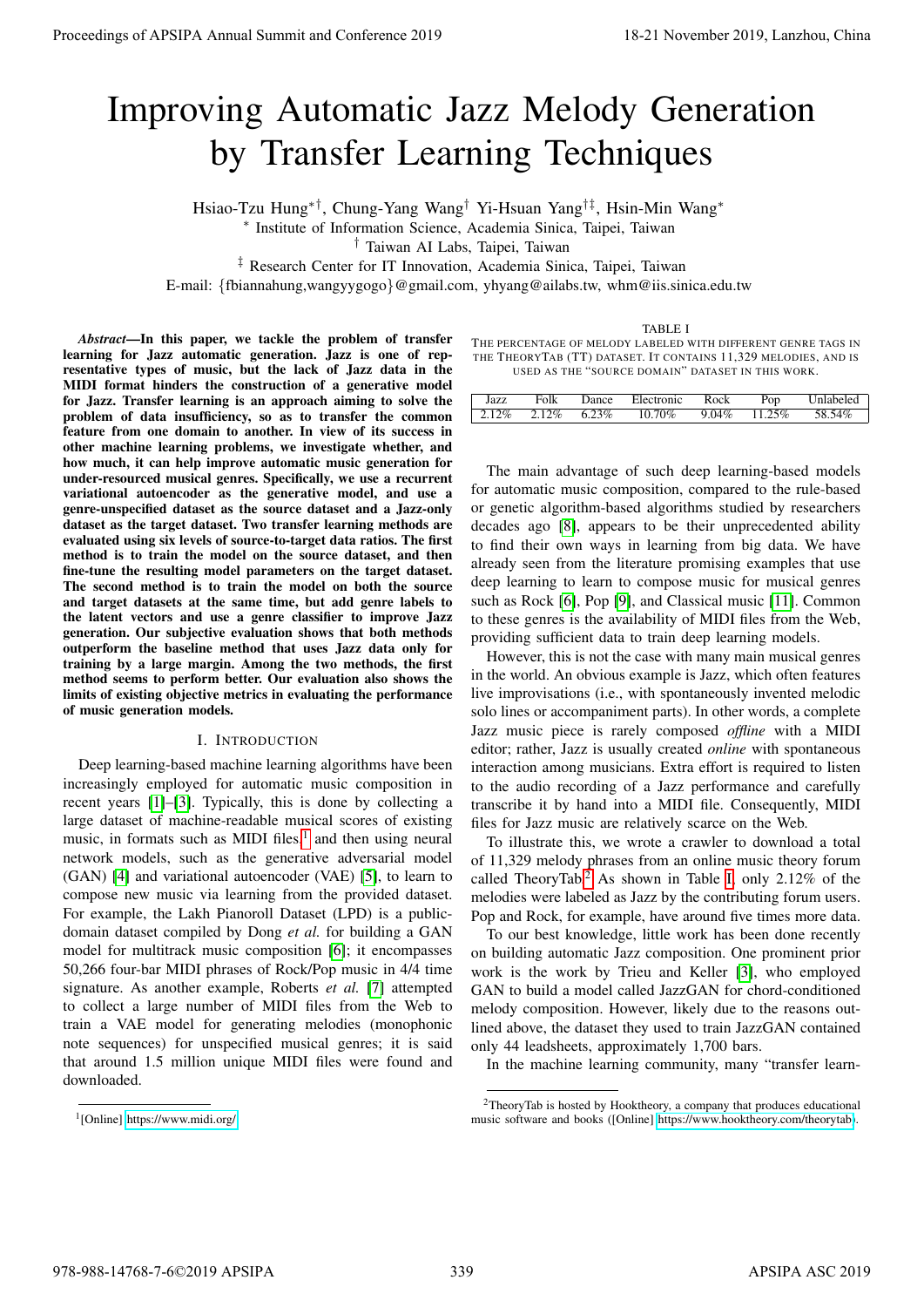ing" techniques have been proposed to address the data scarcity of target tasks [12]–[15]. The idea is to find a related *source task* where the training data is easier to collect, and then adapt the model of the source task to the model of the *target task* with a small dataset in the target domain. Given the relative richness of non-Jazz MIDI data, a natural research question is whether, and how much, we can leverage a large genre-unspecified *source domain* MIDI dataset to improve the model for Jazz with a small genre-specific *target domain* MIDI dataset. Proceedings of APSIPA Annual Summit at China 2019, and the summit and conference 2019 18-21 November 2019, a conference 2019 18-21 November 2019, a conference 2019 18-21 November 2019 18-21 November 2019, a conference 201

In this paper, we aim to address the following research questions.

- Can we use a genre-unspecified music dataset to improve a Jazz melody generation model?
- Which transfer learning technique is more useful for this task?
- Does a transfer learning method benefit from increasing the size of the source domain data?

For the second research question, we evaluate two canonical transfer learning methods in this work: model fine-tuning and multitask learning (see Section IV). For the third research question, we consider six levels of source-to-target data ratios (see Section V-A). For performance evaluation, we follow the recent work of Yang and Lerch [17] and adopt seven different criteria for quantitative evaluation (see Section V-B).

While a piece of Jazz music can be composed of multiple tracks/instruments, we only focus on the melody in this work. In addition, we consider the task of "unconditioned" Jazz melody generation, i.e., generating melodies without any predetermined conditions or information. This scenario is more challenging, yet practically more flexible and potentially more useful, than the "chord-conditioned" scenario addressed by JazzGAN [3], where a sequence of accompanying chord labels is given to inform the melody generation model.

Certainly, Jazz is not the only "under-resourced" [16] genre in music. Since our problem formulation is generic, it is hoped that the lessons learned here can also be applied to other musical genres. In addition, the problem may be interesting for general machine learning researchers as well, as transfer learning is more commonly employed for discriminative tasks such as classification and regression, rather than generative tasks such as automatic generation.

The paper is organized as follows. Section II provides background knowledge on transfer learning. Sections III and IV present the datasets and models used in this work. Section V details on the evaluation setup. Section VI discusses the evaluation results. Finally, Section VII concludes the paper.

## II. BACKGROUND

# *A. Transfer Learning*

The general idea of transfer learning is to learn knowledge from one task and apply it to another task. Generally, there will be two tasks A and B. Both tasks have the same input type, such as image and audio. Our main task is B, but the dataset for task B is much more smaller than the dataset for

TABLE II THE TWO DATASETS USED IN THIS WORK. A PHRASE IS DEFINED AS A FOUR-BAR SEGMENT SAMPLED FROM A SONG.

|                   | TT (source)      | $CY+R$ (target) |
|-------------------|------------------|-----------------|
| Genre             | diverse          | Jazz only       |
| Song length       | segment          | segment         |
| Track             | melody, chord    | melody          |
| Musical key       | C major, C minor | C major         |
| Time signature    | 4/4              | 4/4             |
| Number of phrases | 9,640            | 1,608           |
| Number of bars    | 38,560           | 6.432           |

A, which may not be enough for training. Assuming that tasks A and B share some low-level features, we can improve task B by learning task A first. There are two training steps for transfer learning. The first step is to train the model on the dataset of task A, which is often referred to as "pre-training." The second step is to further train the model obtained in the first step on the dataset of task B, which is called 'fine-tuning." There are many transfer learning methods based on such a pretraining/fine-tuning strategy. An overview of recent techniques can be found in [20].

In recent years, transfer learning based on the above strategy has been widely used in many machine learning problems in computer vision (CV) and natural language processing (NLP). Well-known examples include the use of the first few layers of deep models trained on the ImageNet object recognition task as visual feature extractors for other CV tasks [14] and the use of Google's pre-trained BERT model to get word and sentence embedding features for downstream NLP tasks [15].

## *B. Transfer Learning in Music-related Tasks*

Transfer learning techniques have also been applied to several discrminative tasks in the field of music information retrieval (MIR). For example, in [19], a convnet was trained for music tagging, and then transferred to other music-related classification and regression tasks. The tags of the source task include genres, instruments, moods, and eras. The target tasks include vocal/non-vocal classification and general audio event classification. There are many other examples, all of which are concerned with classification or regression tasks [21]–[24].

To our best knowledge, transfer learning techniques have not been used for automatic music composition. Researchers either work on genres with easy-to-access MIDI data (e.g., Rock and Pop) [6] or a general model using genre-unspecified MIDI data [7].

# III. DATASETS

For this study, we have collected a clean Jazz-only dataset as the target dataset, and a genre-unspecified dataset as the source dataset. The two datasets are summarized in Table II.

The target dataset, referred to as the  $CY+R$  dataset hereafter, consists of two small Jazz music collections. The first collection consists of 575 four-bar melody phrases composed by one of the authors, who is a well-trained musician. All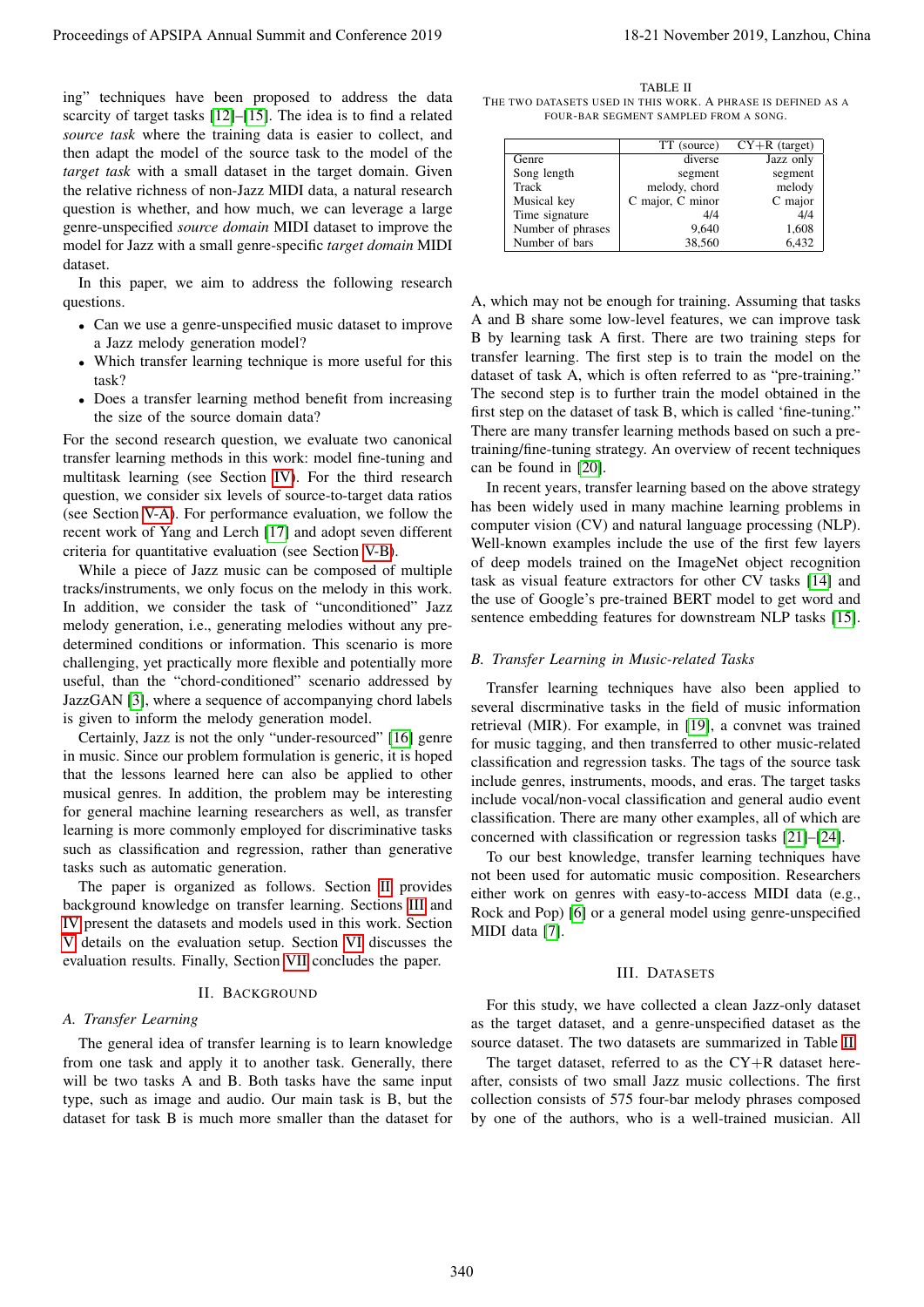

Fig. 1. Model architectures and training flows of the methods evaluated in this paper. (a) The baseline methods trained only on the source dataset (upper) or the target dataset (lower). (b) The "fine-tuning" method that pre-trains a model using the source dataset (upper) and then fine-tunes the model using the target dataset (lower). (c) The "multi-task" method that introduces an additional genre label y as a conditional variable so as to train the model together on the source and target datasets (upper), with a separately trained genre classifier for further improving Jazz generation (lower).

phrases are soft Jazz music. The second collection comes from the Jazz Realbook, $3$  which contains 240 unique songs.

The musician manually split out a few four-bar phrases from each song, ensuring that each phrase has a musically plausible ending. Finally, there are  $1,608$  four-bar phrases in CY+R, 1,446 phrases for training, and 162 phrases for testing.

The source dataset contains 11,329 melody phrases downloaded from TheoryTab<sup>4</sup>. As shown in Table I, more than 50% of the data are genre-unspecified. Although a small portion of them were labeled as Jazz, we checked the songs and found that some of the labels were unreliable. For example, "Hard To Say I'm Sorry" by Chicago was wrongly labeled as Jazz. In addition, most Jazz songs were style-wise quite different from our target dataset. Therefore, we ignored the genre labels and treated all the melodies as genre-unspecified. We use 'TT' as the abbreviation for the TheoryTab dataset. Each song in TT is saved separately, including intro, chorus, verse, and outro. The intros of most songs in TT are composed of broken chords, which means repeating some notes from the chords, and they may not be considered as melodies. Therefore, the intros are excluded from the TT dataset, leaving 9,640 four-bar phrases. The ratio of training data to testing data is 9:1, i.e., 90% for training, and 10% for testing.

Table II summarizes the two datatsets. Both datasets are in 4/4 time signature. The CY+R dataset is written in C-major scale, and each melody phrase is transposed to the C major or C minor key in TT dataset. In order to broaden the diversity of generated melodies, we keep both C major and C minor songs in the TT dataset.

## *A. Representation of a melody phrase*

There are multiple ways to computationally represent a melody phrase. For example, Trieu and Keller investigated and compared the so-called "event-based" and "time step-based"

representations of melody [3]. In this work, we adopt the time step-based method and represent each four-bar melody phrase as a fixed-size matrix.<sup>5</sup> This matrix-like representation has also been referred to as the *pianoroll* representation [25], where the horizontal axis denotes time (time step), and the vertical axis denotes frequency (MIDI note). For each bar, we set the height of the matrix to 48 (considering MIDI notes from C3 to B6) and the width (time resolution) to 16 (i.e., 16 time steps per bar, or equivalently 4 time steps per beat in 4/4 time signature). As a result, the size of the target output tensor for melody generation is 4 (bars)  $\times$  16 (time steps)  $\times$  48 (MIDI notes)  $\times$  1 (track).

#### IV. METHODOLOGY

## *A. Model Architecture*

Following [26], we adopt a recurrent VAE model here. In the encoder part, four-bar melody sequences are fed into bidirectional gated recurrent units (BGRU) to learn the correlation between bars. The outputs of all GRU time steps are then concatenated and passed through several dense (i.e., fully-connected) layers to get the embedding vector. In other words, given an observed input melody x, the encoder  $\mathbb{E}_{\theta}$  with parameter set  $\theta$  encodes x into a latent vector  $\mathbf{z} = \mathbb{E}_{\theta}(\mathbf{x})$ .

In the decoder part, a latent vector z is sampled from a normal distribution characterized by  $\mu$  and  $\sigma$ , and then passed through several fully-connected layers parameterized by  $\phi$  to separately form the initial states of melody. The outputs are processed by a unidirectional GRU with a sigmoid activation layer to finally output an four-bar pianoroll. This model is illustrated in Fig. 1(a), either the upper or lower panel.

## *B. Method 1: Fine-tuning*

As with the basic process in transfer learning, we can train the model in two stages, as illustrated in Fig. 1(b). First, we pre-train the recurrent VAE model with TT. In this stage, the

<sup>3</sup> [Online[\]https://www.profesordepiano.com/Real%20Book/Realbook.htm](https://www.profesordepiano.com/Real%20Book/Realbook.htm)

<sup>4</sup>Note that the data scraped from TheoryTab is in the so-called lead sheet format, containing both the melody track and the chord track. We ignore the chord track in this work, since we consider unconditioned melody generation.

<sup>5</sup>One advantage of the time step-based representation over the event-based representation is that we can more easily emphasize the beat position of notes.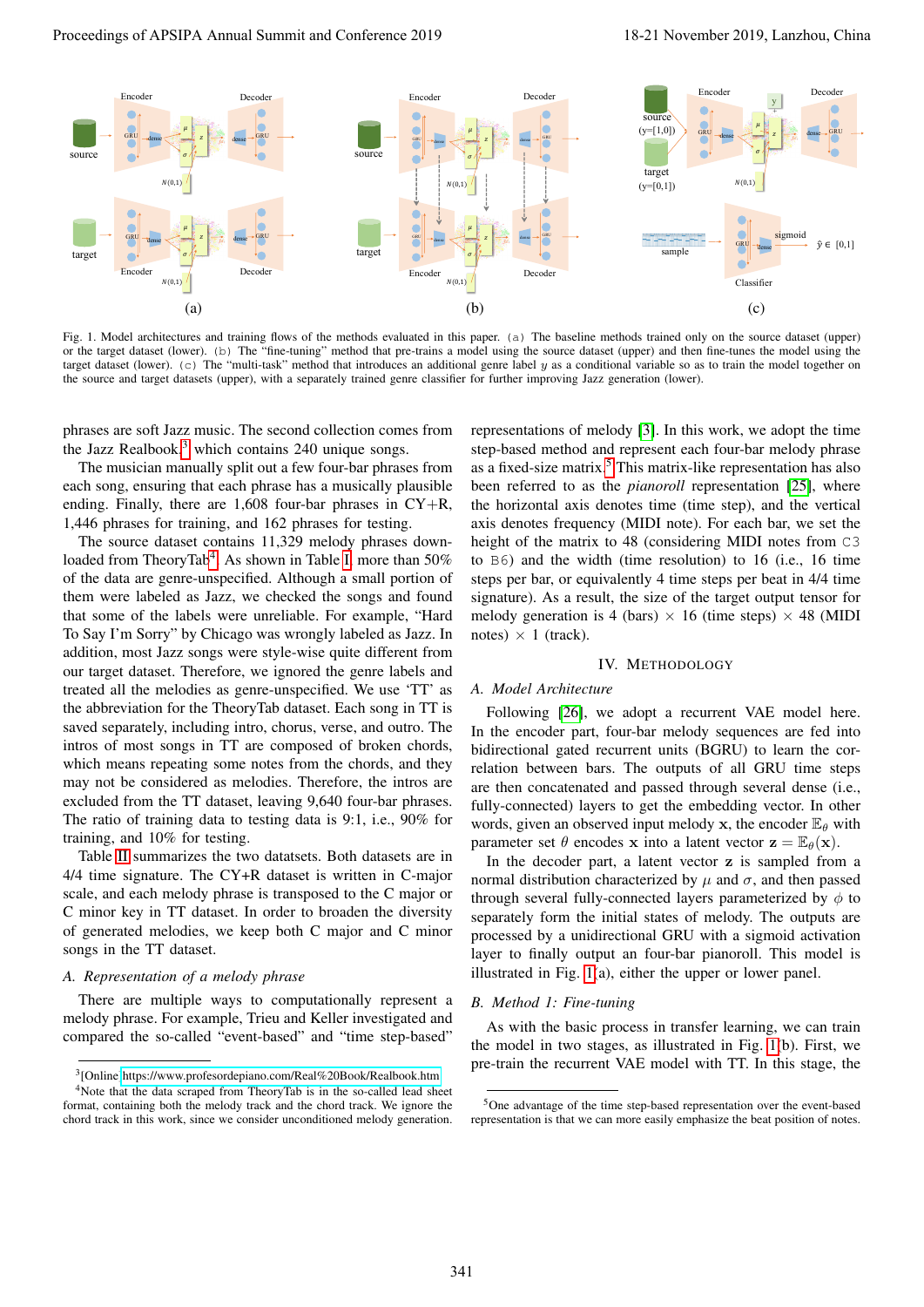goal of training is to let the model learn *what melody is*. Here, the learning rate is set to  $1e^{-3}$ , and the ADAM optimization algorithm is used to accelerate stochastic gradient descent. As for the objective function, we use the classic binary crossentropy and KullbackLeibler divergence (KLD) losses. The model parameters are obtained by maximizing the following variational lower bound:

$$
\mathcal{L}(\theta, \phi; \mathbf{x}) = \mathcal{L}_{recon}(\mathbf{x}) + \mathcal{L}_{lat}(\mathbf{x}), \qquad (1)
$$

where  $\mathcal{L}_{\text{recon}} = \mathbb{E}_{q_{\phi}(\mathbf{z}|\mathbf{x})} [\log p_{\theta}(\mathbf{x} | \mathbf{z})]$  is the reconstruction term, and  $\mathcal{L}_{\text{lat}} = -D_{KL}(q_{\phi}(\mathbf{z} \mid \mathbf{x}) \parallel p(\mathbf{z}))$  regularizes the encoder to align the approximate posterior  $q_{\phi}(\mathbf{z} \mid \mathbf{x})$  with the prior distribution  $p(\mathbf{z})$ .  $p_\theta(\mathbf{x} | \mathbf{z})$  is the data likelihood.

In the second stage, we fine-tune the model using the Jazz dataset CY+R. The goal is to let the model learn *what Jazz is*. The learning rate in this stage is set to  $1e^{-5}$  for  $t < 40$ ,  $1e^{-7}$  for  $40 \le t < 80$ , and  $1e^{-9}$  for  $t \ge 80$ , where t denotes the epoch. Other parameters remain the same.

# *C. Method 2: Multitask Learning*

Here, we additionally concatenate a one-hot genre label  $y$  to the latent vector z, as shown in Fig. 1(c). We train the model on both  $TT$  and  $CY+R$  at the same time and regard them as two different tasks for the model to work on. For the Jazz dataset CY+R, we set the label  $y = [0, 1]$ ; for TT, we set the label  $y = [1, 0]$ .

To evaluate whether our model learns to generate two different types of melodies, we pre-train a genre classifier  $C(\cdot)$ to see if the output melody has the Jazz elements. The classifier basically has the same structure of the VAE encoder, but changes the output size of the final fully-connected layer to 1. When a generated melody passes through the genre classifier, the classifier outputs the probability of Jazz. We apply sigmoid activation to the output neuron of the last layer, and optimize the classifier using a cross-entropy loss. The training goal is to output 1 for Jazz and 0 for non-Jazz. As a result, after the output melody is generated by our VAE model, it will be passed through the classifier and a probability  $\hat{y} = C(\mathbf{x})$  will be obtained. Proceedings of APSIPA Annual Summit at China 2019, China 2019, China 2019, China 2019, China 2019, China 2019, China 2019, China 2019, China 2019, China 2019, China 2019, China 2019, China 2019, China 2019, China 2019, Ch

We define the genre prediction loss as  $L_{\text{generic}}(\hat{y}, y)$  and add it to the objective function of VAE. Accordingly, the recurrent VAE model trained under the multitask learning based transfer learning method is optimized with the following objective function:

$$
\mathcal{L}(\theta, \phi; \mathbf{x}, y) = \mathcal{L}_{\text{recon}}(\mathbf{x}, y) + \mathcal{L}_{\text{lat}}(\mathbf{x}) + L_{\text{generic}}(\hat{y}, y) \tag{2}
$$

Please note that, unlike the case in Eq. (1), here the reconstruction loss  $L_{\text{recon}}$  additionally consider the provided genre label y.

# V. EVALUATION SETUP

# *A. Evaluated Models*

As our goal is to compare the effectiveness of the fine-tuning method and the multi-task learning method, we implement both of them in the evaluation. In order to examine how the transfer learning methods benefit from increasing the size of the source domain training data, we consider six levels of source-to-target data ratios  $(R)$ :

$$
R = \frac{\text{number of non-Jazz training phrases}}{\text{number of Jazz training phrases}},\tag{3}
$$

where  $R \in \{1, 2, ..., 6\}$ . Moreover, as depicted in Fig. 1(a), we implement two baseline models. The first model is trained on the small, Jazz-only CY+R dataset; this can be considered as the case when  $R = 0$ . This model may not even learn *what melody is* because the training set is really small. The second baseline model is trained only on the large, genre-unspecified TT dataset; this can be considered as the case when  $R = \infty$ . This model may not learn *what Jazz is* because the training set contains music of arbitrary genres.

# *B. Feature Metrics*

In order to evaluate the quality of generated melody, some features are extracted based on the work of Yang and Lerch [17]. The features describe two aspects of music, including pitch- and rhythm-related ones.

The pitch-related features, including the following four, describe the preferences for arranging pitch:

- Pitch count (PC): The pitch count is the number of unique pitches within a phrase. The output is a scalar for each phrase.
- Pitch class histogram (PCH): The pitch class histogram is a 12-dimensional, octave-independent representation of the pitch content for achromatic scale [27].
- Pitch class transition matrix (PCTM): The transition of pitch classes contains useful information for tasks such as key detection, chord recognition, and genre recognition [17]. The two-dimensional pitch class transition matrix is a histogram-like representation computed by counting the pitch transitions for each (ordered) pair of notes. The resulting matrix size is  $12 \times 12$ .
- Pitch range (PR): The pitch range is calculated as the difference between the highest and lowest MIDI pitches in semitones within a phrase. The output is a scalar for each phrase.

The rhythm-related features, encompassing the following three, describe how the notes are arranged:

- Note count (NC): The note count is the number of notes within a phrase. As opposed to the pitch count, the note count does not contain pitch information, but a rhythmrelated feature that records only how many notes are in the phrase. The output is a scalar for each phrase.
- Note length histogram (NLH): To extract the note length histogram, we define a set of allowable beat length classes [full, half, quarter, 8th, 16th, dot half, dot quarter, dot 8th, dot 16th, half note triplet, quarter note triplet, 8th note triplet]. The length of a bar is defined to contain 96 unit lengths, and each note length is quantized to the nearest number of unit lengths. The rest option, when activated, will double the vector size to represent the same length classes for rests. The output vector has a length of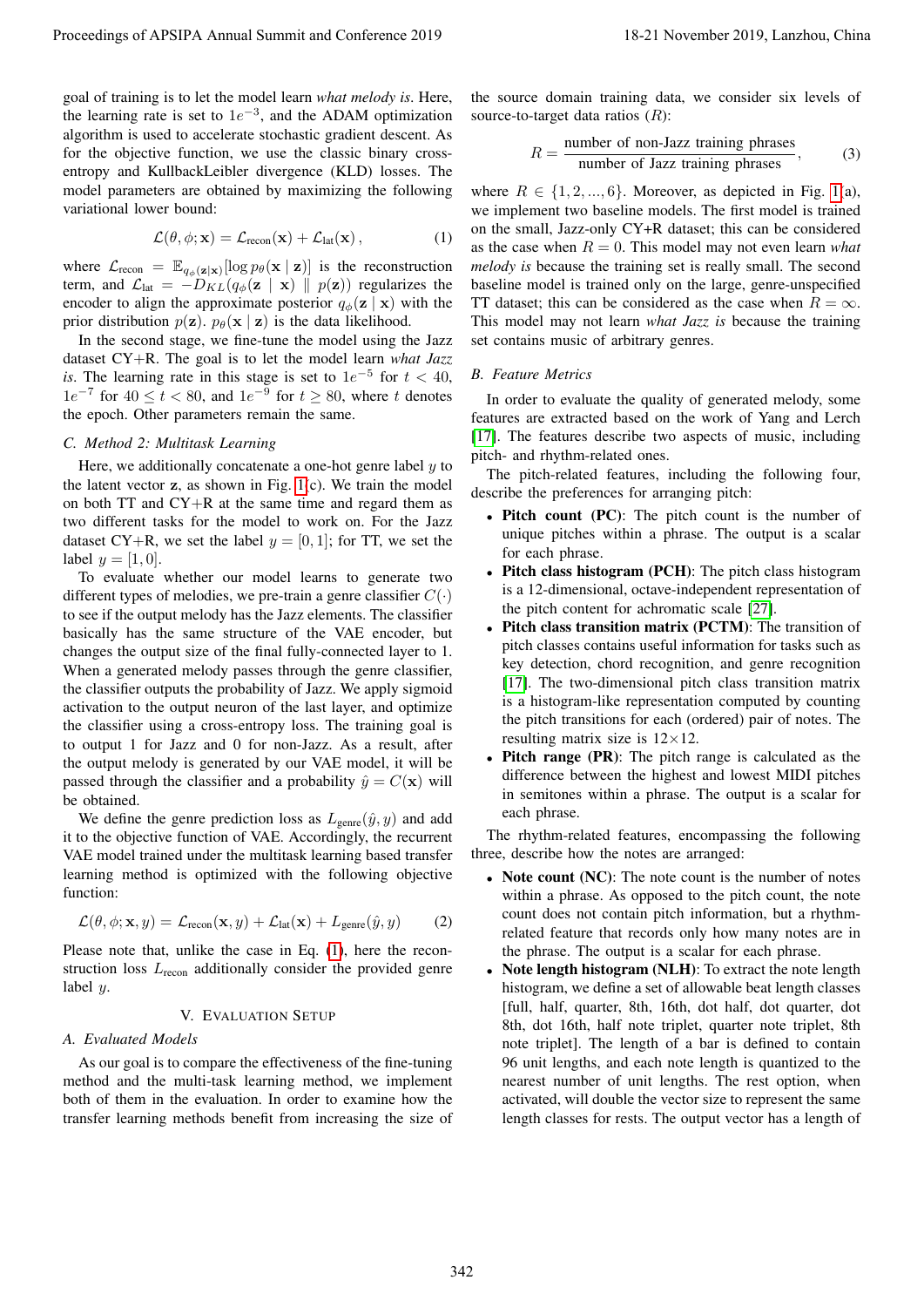TABLE III OVERLAPPING AREA (OA) BETWEEN THE TRAINING MELODIES AND THE MELODIES GENERATED BY METHOD 1.

|             | Method 1: fine-tuning |         |         |         |         |         |
|-------------|-----------------------|---------|---------|---------|---------|---------|
|             | $R = 1$               | $R = 2$ | $R = 3$ | $R = 4$ | $R = 5$ | $R = 6$ |
| NC.         | 0.7997                | 0.7941  | 0.8385  | 0.7690  | 0.7713  | 0.7677  |
| NC/bar      | 0.8006                | 0.8380  | 0.8280  | 0.8005  | 0.7939  | 0.7963  |
| NI H        | 0.7286                | 0.7185  | 0.7485  | 0.7203  | 0.7074  | 0.6976  |
| NLTM        | 0.9158                | 0.8850  | 0.9179  | 0.8855  | 0.8869  | 0.8856  |
| PC.         | 0.6387                | 0.5986  | 0.6859  | 0.6515  | 0.6690  | 0.6770  |
| PC/bar      | 0.8106                | 0.8123  | 0.8510  | 0.7833  | 0.7919  | 0.7851  |
| <b>PR</b>   | 0.6676                | 0.6436  | 0.7134  | 0.6956  | 0.6824  | 0.7063  |
| <b>PCH</b>  | 0.3198                | 0.3029  | 0.3733  | 0.3424  | 0.3679  | 0.3545  |
| <b>PCTM</b> | 0.6091                | 0.6227  | 0.6113  | 0.6918  | 0.7120  | 0.7355  |
| average     | 0.6990                | 0.6906  | 0.7298  | 0.7044  | 0.7092  | 0.7117  |

either 12 (for notes) or 24 (12 for notes and 12 for rests), respectively.

- Note length transition matrix (NLTM): Similar to PCTM, the note length transition matrix provides useful information for rhythm description. The matrix size is 12×12 or 24×24.
- *C. Overlapping Area (OA)*

Yang and Lerch [17] proposed to use Overlapping Area (OA) as an evaluation measure. The rational is given below. To compare different output sets, relative measurements may be a better choice instead of using the mean of features directly. Through relative measurements, the diversity of the dataset can be obtained.

There are three steps in calculating the OA:

- 1. A pairwise exhaustive cross-validation is first performed for each feature. In each cross-validation step, the Euclidean distance of one sample to each of the other samples is computed. If the cross-validation is conducted on the samples in the same set, the intra-set distances are calculated. If we compare each sample in one set with all samples in another set, we calculate the inter-set distances. The output of the cross-validation process is a histogram of distances for each feature.
- 2. In order to smooth the histogram results for a more general representation, kernel density estimation [18] is applied to convert the histogram into a Probability Distribution Function (PDF).
- 3. After getting the PDFs of the target dataset and the generated melodies, OA is used to compare them. Since the melodies are generated under random sampling conditions of a Gaussian distribution, there is no overfitting problem.

The Kullback-Leibler Divergence (KLD) is commonly used to compare two distributions. However, since in discrete probability distributions, KLD is calculated in an element-wise manner, PDFs with an identical shape (as indicated by similar Kurtosis and Skewness) but shifted on the x-axis (distinct in the mean value) yield insignificant differences in KLD. In this case, OA is able to indicate the differences.

## VI. EXPERIMENTAL RESULTS

In this section, we discuss the experimental results.The source codes for the experiments and the demo page are

TABLE IV OVERLAPPING AREA (OA) BETWEEN THE TRAINING MELODIES AND THE MELODIES GENERATED BY METHOD 2.

|             | Method 2 : multitask learning |         |         |         |         |         |
|-------------|-------------------------------|---------|---------|---------|---------|---------|
|             | $R = 1$                       | $R = 2$ | $R = 3$ | $R = 4$ | $R = 5$ | $R = 6$ |
| NC          | 0.8536                        | 0.8724  | 0.8412  | 0.7972  | 0.8002  | 0.8098  |
| NC/bar      | 0.8449                        | 0.8474  | 0.8562  | 0.8073  | 0.8218  | 0.8278  |
| NLH         | 0.7661                        | 0.7713  | 0.7631  | 0.7485  | 0.7341  | 0.7621  |
| <b>NLTM</b> | 0.9292                        | 0.9166  | 0.9132  | 0.9055  | 0.8874  | 0.8631  |
| PC.         | 0.7157                        | 0.7434  | 0.7349  | 0.7344  | 0.7146  | 0.7219  |
| PC/bar      | 0.8582                        | 0.8593  | 0.8637  | 0.8176  | 0.8157  | 0.8184  |
| <b>PR</b>   | 0.7544                        | 0.7261  | 0.7470  | 0.7299  | 0.7320  | 0.7585  |
| <b>PCH</b>  | 0.3938                        | 0.3862  | 0.3478  | 0.4062  | 0.2810  | 0.3991  |
| <b>PCTM</b> | 0.6670                        | 0.6290  | 0.6575  | 0.6982  | 0.7142  | 0.7416  |
| average     | 0.7536                        | 0.7502  | 0.7472  | 0.7383  | 0.7223  | 0.7447  |

TABLE V THE PERFORMANCES OF DIFFERENT METHODS.

|             | Baseline 1 | Baseline 2 | Method 1 | Method 2 |
|-------------|------------|------------|----------|----------|
|             | (source)   | (target)   | $(R=3)$  | $(R=1)$  |
| NC.         | 0.7847     | 0.8287     | 0.8385   | 0.8536   |
| NC/bar      | 0.8200     | 0.8393     | 0.8280   | 0.8449   |
| NLH         | 0.6914     | 0.7407     | 0.7485   | 0.7661   |
| NLTM        | 0.8520     | 0.9081     | 0.9179   | 0.9292   |
| PC.         | 0.6530     | 0.7039     | 0.6859   | 0.7157   |
| PC/bar      | 0.8020     | 0.8544     | 0.8510   | 0.8582   |
| PR          | 0.7455     | 0.7217     | 0.7134   | 0.7544   |
| <b>PCH</b>  | 0.3997     | 0.4531     | 0.3733   | 0.3938   |
| <b>PCTM</b> | 0.7432     | 0.6909     | 0.6113   | 0.6670   |
| average     | 0.7213     | 0.7490     | 0.7298   | 0.7536   |

available on GitHub.<sup>6</sup>

## *A. Overlapping Area*

Tables III and IV show the OAs of two transfer learning methods evaluated on different features under six levels of source-to-target data ratios (R). The bold number indicates the highest OA for each feature under different Rs. For example, the highest OA of NC for Method 1 (fine-tuning) is 0.8385 when  $R = 3$ .

From Table III, we observe that  $R = 3$  gives the best performance in most features and the best average performance for Method 1. In contrast, in Table IV, although the best performances for different features are quite divergent between different Rs, Method 2 (multitask learning) seems to perform better when R is smaller. The reason may be due to the imbalance of source and target training data. Method 2 is more affected by the imbalance of source and target training data because its model is trained on both the source and target training datasets at the same time. Overall, the results in Tables III and IV indicate that Method 2 (multitask learning) outperforms Method 1 (fine-tuning). Proceeding of APSIPA Annual Summit and Conference 2019<br>
The summit and conference 2019 in the summit and conference 2019 in the summit and conference 2019 in the summit and conference 2019 in the summit and conference 201

In Table V, we compare the performances of different methods, including Baseline 1 (the model is trained on the source training dataset), Baseline 2 (the model is trained on the small target training dataset), Method 1 (fine-tuning with  $R = 3$ ), and Method 2 (multitask learning with  $R = 1$ ). Several observations can be drawn from the table. First, Baseline 2, in which the model is trained on the small target

<sup>6</sup> https://github.com/annahung31/jazz melody generation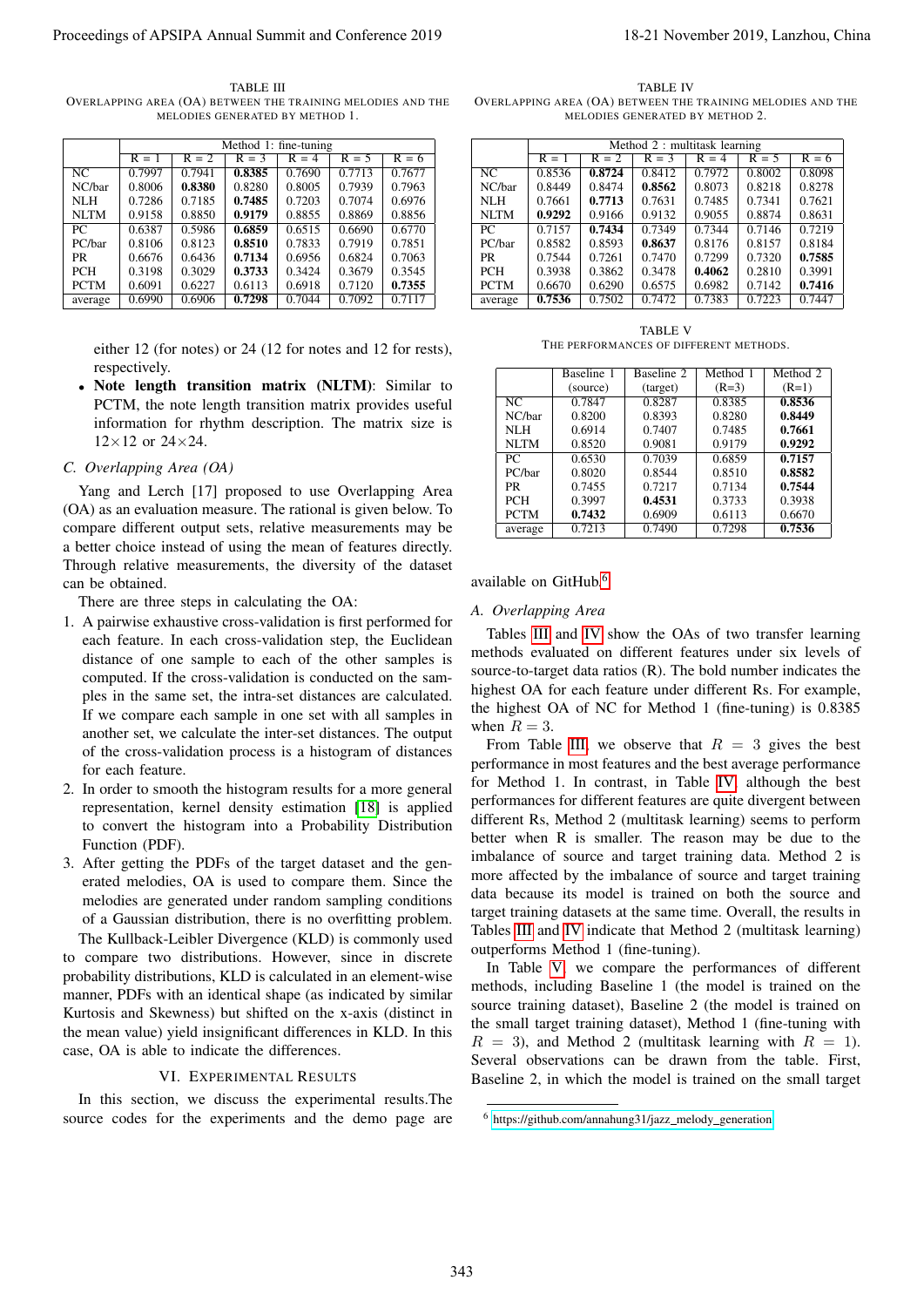

Fig. 2. Pitch histograms of (a) the source (TT) dataset (upper) and the target (CY+R) dataset (lower), (b) the melodies generated by Baseline 1 trained on TT (upper) and Baseline 2 trained on CY+R (lower), and (c) the melodies generated by Method 1 with  $R = 3$  (upper) and Method 2 with  $R = 1$  (lower).



Fig. 3. (a) Upper: Pitch class histograms of the target (CY+R) and source (TT) datasets. Lower: the scales of C-Major and C-Minor; (b) Pitch class histograms of the target dataset and the melodies generated by Baseline 2 and Method 2 ( $R = 1$ ).

dataset, outperforms Baseline 1 whose model is trained on the large source dataset. Second, Method 1 can improve the model trained on the source dataset by fine-tuning it with a small target dataset, but the improvement is not much. Third, surprisingly, Method 1 is worse than Baseline 2, indicating that instead of fine-tuning a model trained on the source dataset with the target dataset, it is better to directly train the model on the target dataset. This result is clearly not in line with expectations and deserves in-depth study. Fourth, Method 2 is superior to the other three methods in most features except PCH and PCTM.

## *B. Pitch-related Analysis*

In order to take a closer look to how these models manage the pitches, basic pitch histogram and pitch class histogram are drawn as Figs. 2 and 3, respectively.

Basic pitch histogram indicates the probability of presence of every pitch from C3 to B6. The pitch range covers four octaves, denoted as I, II, III, and IV, in Fig. 2. In Fig. 2(a), we can see that most of the pitches in the target dataset fall in octaves II and III, while most of the pitches in the source dataset fall in octave III. In other words, Jazz music has a wider range of pitches than generic music. In Fig. 2(b), the melodies generated by baseline methods seem to lose the diversity of pitch, in particular for Baseline 1, the pitches of the generated melodies tend to accumulate in octave III.

For Baseline 2, although there are quite a few pitches of the generated melodies in octave III, there are much more pitches in octave II. In Fig. 2(a), it is obvious that the basic pitch histogram of Method 2 is more similar to that of the target training data than Method 1. In summary, the basic pitch histogram of Method 2 is most similar to that of the target training data.

Pitch class histogram shows how the scales are used in melodies regardless of octaves. The lower part of Fig. 3(a) shows the scales of C-Major and C-Minor. As mentioned in Sec. III, the TT dataset contains both C-Major and C-Minor scales. As a result, TT has higher probabilities in Eb and Bb, as highlighted with the red box in Fig. 3(a). Fig. 3(b) compares the pitch class histograms of the target CY+R dataset and the melodies generate by Baseline 2 and Method 2. Although Method 2 achieves a lower OA in PCH as shown in Table V, we can see in Fig. 3(b) that Method 2 actually performs better than Baseline 2 in many scales highlighted with the green box. A possible reason is that the OA of PCH in Table V is calculated in a sample-wise manner, but the PCH in Fig. 3(b) presents the overall pitch class distributions of the target dataset and the melodies generated by the models. This means that Method 2 learns the probability of the presence of a scale in Jazz music, but does not mean that the combination of pitches within each sample (i.e., a four-bar melody phrase) generated by it conforms to the overall target distribution.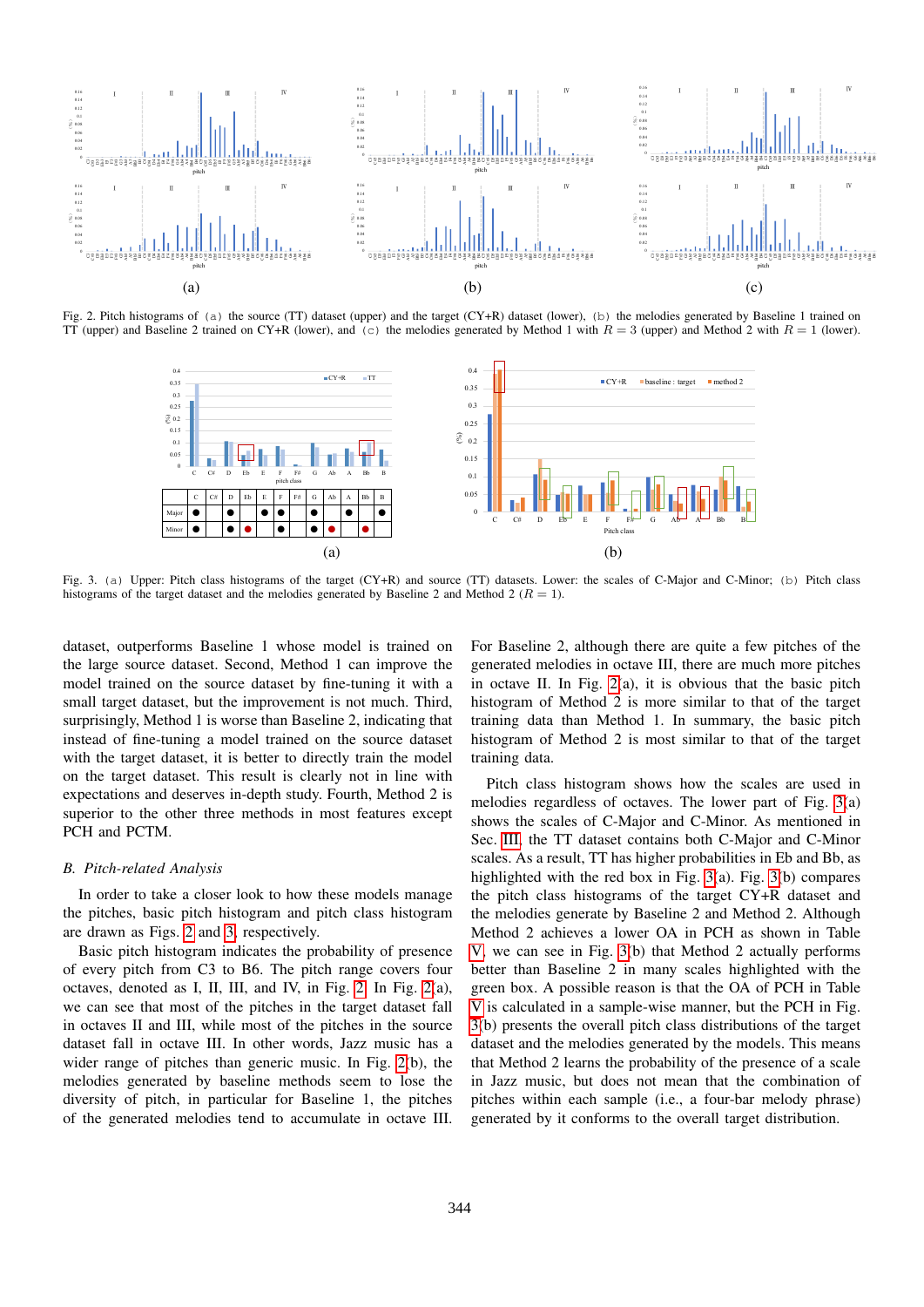

Fig. 4. Score of melodies generated by  $(a)$  Method 1,  $(b)$  Method 2.

TABLE VI THE RESULTS OF THE SUBJECTIVE TEST.

|          | $CY+R$ | Baseline 1<br>(source) | Baseline 2<br>(target) | Method 1<br>$(R=3)$ | Method 2<br>$(R=1)$ |
|----------|--------|------------------------|------------------------|---------------------|---------------------|
| Type I   | 3.5905 | 2.6286                 | 2.7524                 | 2.8095              | 2.8857              |
| Type II  | 3.7744 | 2.3179                 | 2.3282                 | 2.6564              | 2.3538              |
| Type III | 3.8500 | 2.2750                 | 2.4000                 | 2.8500              | 2.5250              |

## *C. Subjective Test*

In addition to the objective test, we also conducted a subjective listening evaluation. We let the subjects listen to two demo melodies from the CY+R dataset, and asked them to rate five groups of four-bar melody phrases. Each group contained five melody phrases, one from the CY+R dataset, and the remaining four were generated by two baselines, Method 1 with  $R = 3$ , and Method 2 with  $R = 1$ , respectively. After listening to each test melody, the subjects were asked to give a score in a five-point Likert scale according to the degree of similarity between the test melody and the demo melody. The subjects were also required to provide information about their musical expertise. They could choose the category that best fits them from

Type I: seldom listening to soft jazz,

Type II: a music lover, and listening to jazz (soft jazz) sometimes, and

Type III: professional composer.

The results of the subjective test are shown in Table VI. 69 subjects participated in the test, of which 21 belonged to Type I, 39 belonged to Type II, and 9 belonged to Type III. From the results, the following observations can be drawn.

- Both Method 1 and Method 2 scored higher than the two baselines.
- Method 2 got the highest score for Type I subjects.
- The subjects for Types II and III preferred the melodies generated by Method 1 instead of Method 2.

The reason for the difference between objective and subjective results might be that Type II and Type III subjects are more aware of the existence of some jazz-related techniques. When any such pattern appears in a melody, subjects tend to consider it as more like real data. For example, Fig. 4 shows the score of melodies generated by Method 1 and Method 2 in one of the subjective test rounds. In the third bar of Fig.4(a), there seems to be a "chromatic enclosures", which is a part of jazz vocabulary. As a result, (a) gets a higher score of 3.44 than (b), which is 1.78. Maybe we should have adopted an algorithm to find such musical patterns and include them in the evaluation metrics.

# VII. CONCLUSIONS

In this paper, we proposed using a recurrent VAE to randomly generate a jazz melody. We compared two methods of utilizing a big source dataset for transfer learning with a small target dataset and investigated the influence of the source-totarget data ratio. The overlapping areas computed based on the distributions of different pitch-related and rhythm-related features demonstrates that the multitask learning-based method (Method 2 in this paper) is slightly better than the fine-tuningbased method (Method 1) and the baseline methods that train the model on either the source dataset or the target dataset. On the other hand, the subjective test shows that the subjects who sometimes listen to soft jazz or are professional about composition think the melodies generated by Method 1 are better than those generated by Method 2. In the future, we will investigate more advanced methods for generating melodies. We also plan to develop better objective metrics for evaluation.

#### ACKNOWLEDGMENT

This work was supported in part by the Ministry of Science and Technology of Taiwan under Grant: MOST 105-2221- E001-012-MY3.

#### **REFERENCES**

- [1] L.-C. Yang, S.-Y. Chou, and Y.-H. Yang, "MidiNet: A convolutional generative adversarial network for symbolic-domain music generation," *Proc. Int. Soc. Music Information Retrieval Conf.*, 2017.
- [2] E. Waite, D. Eck, A. Roberts, and D. Abolafia, "Project Magenta: Generating long-term structure in songs and stories," [Online] https: //magenta.tensorflow.org/2016/07/15/lookback-rnn-attention-rnn/, 2016.
- [3] N. Trieu and R. Keller, "JazzGAN: Improvising with generative adversarial networks," *Proc. Int. Workshop on Musical Metacreation*, 2018.
- [4] I. J. Goodfellow, J. Pouget-Abadie, M. Mirza, B. Xu, D. Warde-Farley, S. Ozair, A. Courville, and Y. Bengio, "Generative adversarial nets," *Proc. Advances in Neural Information Processing Systems*, pp. 2672– 2680, 2014.